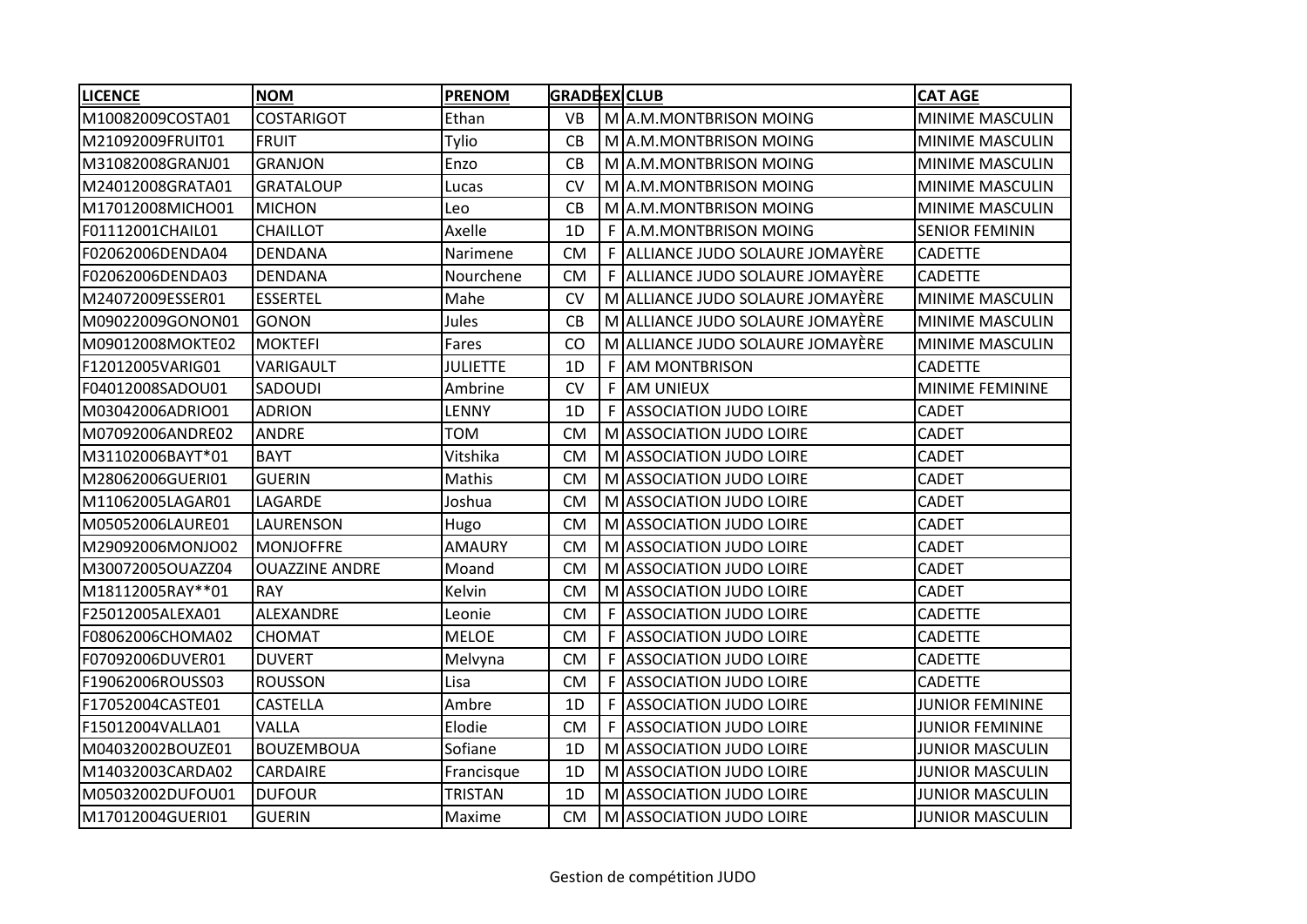| M11062002MANET01 | <b>MANET</b>             | Clement        | 1D        |    | M ASSOCIATION JUDO LOIRE       | <b>JUNIOR MASCULIN</b> |
|------------------|--------------------------|----------------|-----------|----|--------------------------------|------------------------|
| M21032003PETIT01 | <b>PETIT</b>             | <b>MATHIAS</b> | <b>CM</b> |    | M ASSOCIATION JUDO LOIRE       | <b>JUNIOR MASCULIN</b> |
| M27122003SANFI01 | SANFILIPPO               | Gatien         | 1D        |    | M ASSOCIATION JUDO LOIRE       | <b>JUNIOR MASCULIN</b> |
| M10082002SAUVE01 | SAUVENEE                 | Louis          | CB        |    | M ASSOCIATION JUDO LOIRE       | <b>JUNIOR MASCULIN</b> |
| F29072009BARRI02 | <b>BARRIER MONTAGNON</b> | Lysandre       | <b>CB</b> | F. | <b>ASSOCIATION JUDO LOIRE</b>  | MINIME FEMININE        |
| F23052008LEFRA02 | LEFRANCOIS               | Kiara Alessia  | <b>CM</b> | F. | <b>ASSOCIATION JUDO LOIRE</b>  | MINIME FEMININE        |
| F23052009VIODR01 | VIODRIN                  | Lilou          | <b>CV</b> | F. | <b>ASSOCIATION JUDO LOIRE</b>  | MINIME FEMININE        |
| M11062009ANDRE02 | <b>ANDRE</b>             | Hugo           | CB        |    | M ASSOCIATION JUDO LOIRE       | MINIME MASCULIN        |
| M24112008BRAS*01 | <b>BRAS</b>              | Remy           | <b>CV</b> |    | M ASSOCIATION JUDO LOIRE       | <b>MINIME MASCULIN</b> |
| M22082008COTTE02 | <b>COTTE</b>             | <b>Bastien</b> | CB        |    | M ASSOCIATION JUDO LOIRE       | MINIME MASCULIN        |
| M15082008FAYOL03 | <b>FAYOLLE</b>           | Pierre         | <b>CV</b> |    | M ASSOCIATION JUDO LOIRE       | MINIME MASCULIN        |
| M17102008HAYRA01 | HAYRAPETYAN              | Arman          | <b>CV</b> |    | M ASSOCIATION JUDO LOIRE       | MINIME MASCULIN        |
| M28112008LAURE03 | LAURENSON                | Noah           | <b>CM</b> |    | M ASSOCIATION JUDO LOIRE       | MINIME MASCULIN        |
| M01052009PERRI01 | <b>PERRIN</b>            | Olivier        | <b>VB</b> |    | M ASSOCIATION JUDO LOIRE       | MINIME MASCULIN        |
| M19112008PETRO01 | PETROV ROMIEU            | Stanislav      | <b>OV</b> |    | M ASSOCIATION JUDO LOIRE       | MINIME MASCULIN        |
| M15022009PICCO01 | PICCO-MASSON             | Lucas          | <b>VB</b> |    | M ASSOCIATION JUDO LOIRE       | MINIME MASCULIN        |
| F10061999PARDO01 | <b>PARDON</b>            | Mathilde       | 1D        | F  | <b>ASSOCIATION JUDO LOIRE</b>  | <b>SENIOR FEMININ</b>  |
| M31082000COUDE01 | <b>COUDERT</b>           | Nicolas        | <b>CM</b> |    | M ASSOCIATION JUDO LOIRE       | <b>SENIOR MASCULIN</b> |
| M08091975GUEZZ01 | <b>GUEZZOU</b>           | <b>NACER</b>   | <b>CM</b> |    | M ASSOCIATION JUDO LOIRE       | <b>SENIOR MASCULIN</b> |
| M14081957LARFE01 | LARFEUILLE               | <b>PATRICK</b> | 1D        |    | M ASSOCIATION JUDO LOIRE       | <b>SENIOR MASCULIN</b> |
| M29052001RONDI01 | <b>RONDIER</b>           | <b>Benoit</b>  | 1D        |    | M ASSOCIATION JUDO LOIRE       | <b>SENIOR MASCULIN</b> |
| M26012004MICHA01 | <b>MICHALON</b>          | Clement        | 1D        |    | $M$ D.O.S.                     | <b>JUNIOR FEMININE</b> |
| F29112004SAOUD01 | SAOUD                    | Maysan         | 1D        | F  | D.O.S.                         | <b>JUNIOR FEMININE</b> |
| M01031982ORTAO01 | <b>ORTAOREN</b>          | Ali            | 1D        |    | $M$ D.O.S.                     | <b>SENIOR MASCULIN</b> |
| M15041999DOUCE01 | <b>DOUCET</b>            | Alexandre      | 1D        |    | M DOJO COSTELLOIS              | <b>SENIOR MASCULIN</b> |
| M12011971GIRER01 | <b>GIRERD CHANEL</b>     | SYLVAIN        | 3D        |    | M DOJO COSTELLOIS              | <b>SENIOR MASCULIN</b> |
| M02042003PATTI02 | <b>PATTIE</b>            | Alistair       | <b>CM</b> | M  | DOJO DE VILLARS                | <b>JUNIOR MASCULIN</b> |
| F28082009TRAPA01 | TRAPANI                  | Carla          | <b>VB</b> | F  | <b>DOJO DE VILLARS</b>         | MINIME FEMININE        |
| M09062009MASSO01 | <b>MASSON</b>            | Loris          | CB        | M  | <b>DOJO DE VILLARS</b>         | MINIME MASCULIN        |
| F16092008GAY**01 | GAY                      | Lola           | <b>OV</b> | F  | <b>DOJO ST JUST ST RAMBERT</b> | MINIME FEMININE        |
| F08042008PERRO01 | <b>PERROT</b>            | Lena           | <b>OV</b> | F  | <b>DOJO ST JUST ST RAMBERT</b> | MINIME FEMININE        |
| M16092009BERAR01 | <b>BERARD</b>            | Tom            | CO        |    | M DOJO ST JUST ST RAMBERT      | <b>MINIME MASCULIN</b> |
| M11102009BROND02 | <b>BRONDELLE</b>         | Kenzo          | OV        |    | M DOJO ST JUST ST RAMBERT      | <b>MINIME MASCULIN</b> |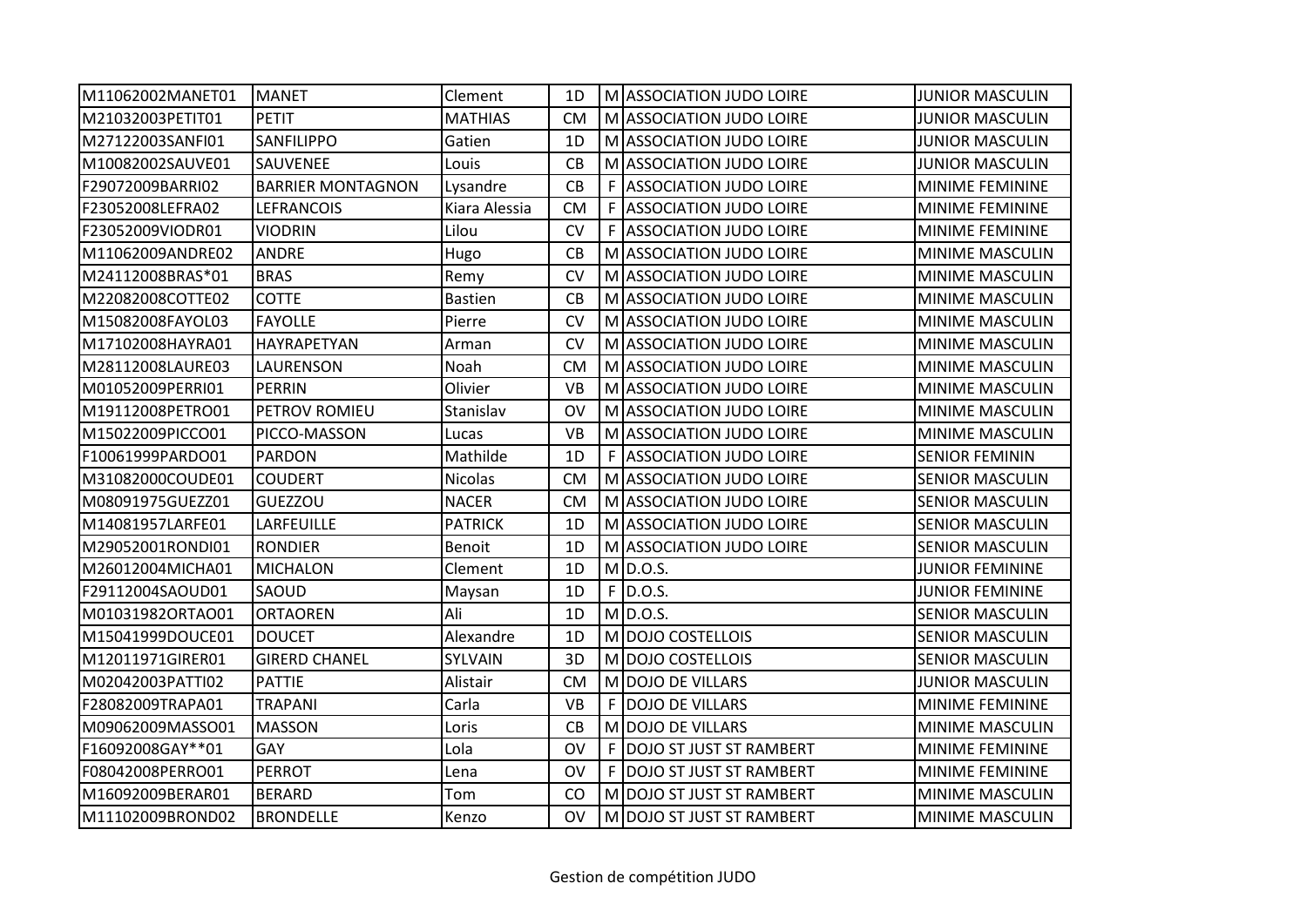| M02102009DUPIN01 | <b>DUPIN</b>        | Amaury         | CO        |    | M DOJO ST JUST ST RAMBERT | MINIME MASCULIN        |
|------------------|---------------------|----------------|-----------|----|---------------------------|------------------------|
| M28072008FAVAR01 | <b>FAVARD</b>       | Mathis         | <b>CV</b> |    | M DOJO ST JUST ST RAMBERT | MINIME MASCULIN        |
| M25062006BOUAC01 | <b>BOUACHA</b>      | LENNY          | <b>CM</b> |    | M DOSHODAN TARTARAS       | <b>CADET</b>           |
| M17082002SUCHA01 | <b>SUCHAIL</b>      | Tom Corto      | 1D        |    | M J.C.DE FEURS            | <b>JUNIOR MASCULIN</b> |
| M27112009NEURY01 | <b>NEURY</b>        | Louis-Ange     | <b>CV</b> |    | M J.C.DE FEURS            | MINIME MASCULIN        |
| M26112000BERNE01 | <b>BERNE--COLAS</b> | <b>Bastien</b> | 1D        |    | M J.C.DE FEURS            | <b>SENIOR MASCULIN</b> |
| M28101970SUCHA01 | <b>SUCHAIL</b>      | Fabrice        | 1D        |    | M J.C.DE FEURS            | <b>SENIOR MASCULIN</b> |
| M16122004BRIAU01 | <b>BRIAUT</b>       | LILIAN         | <b>CM</b> |    | M JC MONTROND LES BAINS   | <b>JUNIOR MASCULIN</b> |
| M12042010BENMA01 | <b>BENMAMMAR</b>    | <b>ADAM</b>    | <b>CV</b> |    | M JC ST JEAN BDS          | <b>BENJAMIN</b>        |
| M07022010RABHI01 | <b>RABHI</b>        | <b>DJIBRIL</b> | <b>CV</b> |    | M JC ST JEAN BDS          | <b>BENJAMIN</b>        |
| M28102004DAVID01 | <b>DAVID</b>        | <b>HUGO</b>    | 1D        |    | M JC ST JEAN BDS          | <b>CADET</b>           |
| M12072002DAVID03 | <b>DAVID</b>        | Matthieu       | 1D        |    | M JC ST JEAN BDS          | <b>JUNIOR MASCULIN</b> |
| M12022003SERPO01 | <b>SERPOIX</b>      | Guillaume      | <b>CM</b> |    | M JC ST JEAN BDS          | <b>JUNIOR MASCULIN</b> |
| F11032008RECHA01 | <b>RECHATIN</b>     | LEA            | <b>CV</b> |    | F JC ST JEAN BDS          | MINIME FEMININE        |
| M06042009GUNES01 | <b>GUNES</b>        | <b>EMRE</b>    | CO        |    | M JC ST JEAN BDS          | MINIME MASCULIN        |
| M29112008PASSE01 | <b>PASSE</b>        | <b>WILLIAM</b> | <b>CV</b> |    | M JC ST JEAN BDS          | MINIME MASCULIN        |
| M31052005BORDE01 | <b>BORDE</b>        | SYLVAIN        | <b>CM</b> |    | M JUDO 42                 | <b>CADET</b>           |
| M30032005DEGEN01 | <b>DEGENETAIS</b>   | <b>Bastien</b> | <b>CM</b> |    | M JUDO 42                 | <b>CADET</b>           |
| M26042007NOILL01 | <b>NOILLY</b>       | LOUCA          | <b>CM</b> |    | M JUDO 42                 | <b>CADET</b>           |
| M20022006PERIG01 | PERIGAUD            | Maxime         | <b>CM</b> |    | M JUDO 42                 | <b>CADET</b>           |
| M22032005ROCHE01 | <b>ROCHELET</b>     | Hugo           | <b>CM</b> |    | M JUDO 42                 | <b>CADET</b>           |
| M01052005SOLER01 | <b>SOLER</b>        | Noe            | <b>CM</b> |    | M JUDO 42                 | <b>CADET</b>           |
| F05022004FORIT01 | <b>FORITE</b>       | Margot         | 1D        | F  | JUDO 42                   | <b>JUNIOR FEMININE</b> |
| F24042001PONSA01 | <b>PONSARD</b>      | Mathilde       | 1D        | F  | JUDO 42                   | <b>JUNIOR FEMININE</b> |
| F31032002SAGNE01 | <b>SAGNE</b>        | Louise         | 1D        |    | $F$ UDO 42                | <b>JUNIOR FEMININE</b> |
| M25112004GENTI01 | <b>GENTILE</b>      | Fabio          | 1D        |    | $M$ JUDO 42               | <b>JUNIOR MASCULIN</b> |
| F09072009ATMAC01 | <b>ATMACA</b>       | <b>Nisa</b>    | CO        | F. | JUDO 42                   | MINIME FEMININE        |
| F05022008ROYET01 | <b>ROYET</b>        | Eden           | <b>CV</b> | F. | JUDO 42                   | MINIME FEMININE        |
| F13042009SCATA01 | <b>SCATAMACCHIA</b> | Celia          | CV        | F. | JUDO 42                   | MINIME FEMININE        |
| M10042008BOURD03 | <b>BOURDIER</b>     | Timeo          | CB        |    | $M$ JUDO 42               | MINIME MASCULIN        |
| M02052009CHARB01 | CHARBONNIER         | Mathieu        | CO        |    | M JUDO 42                 | MINIME MASCULIN        |
| M31082009DUTRE01 | <b>DUTREVIS</b>     | Timon          | CO        |    | M JUDO 42                 | MINIME MASCULIN        |
| M29042008FERRE01 | FERREIRA DE ZOUZA   | <b>DEWI</b>    | CO        |    | $M$ JUDO 42               | <b>MINIME MASCULIN</b> |